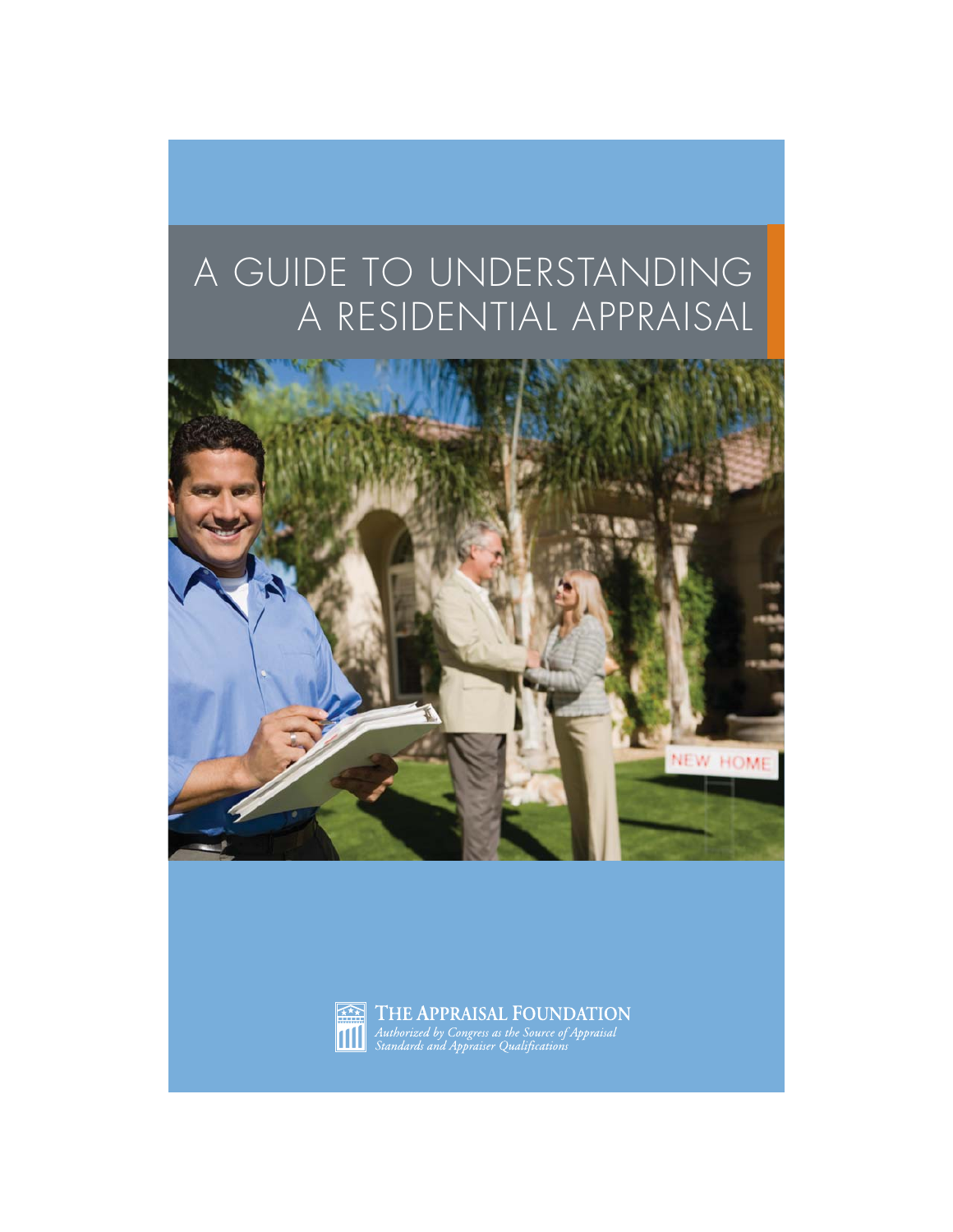### Dear Consumer,

The purpose of this brochure is to help you understand the residential appraisal. After reviewing this brochure, you will understand the definition of a credible appraisal, the appraisal process, elements of a credible appraisal, the importance of appraiser independence, and how to proceed if you feel that a correction needs to be made to your appraisal report.

You may have recently entered into an agreement to purchase a residential property or you may have completed a loan application to refinance your home. Lenders are required to obtain an appraisal, prepared by an impartial and unbiased appraiser, and use it as the primary tool for assessing the sufficiency of your collateral. You may want to retain an appraiser to provide an appraisal to help you make decisions such as buying, selling or financing your home.

This brochure was produced by The Appraisal Foundation. The Appraisal Foundation is authorized by Congress as the source of appraisal standards and appraiser qualifications. You can obtain additional information about The Appraisal Foundation and the various boards that operate under its oversight at www.appraisalfoundation.org.

Sincerely,

The Appraisal Foundation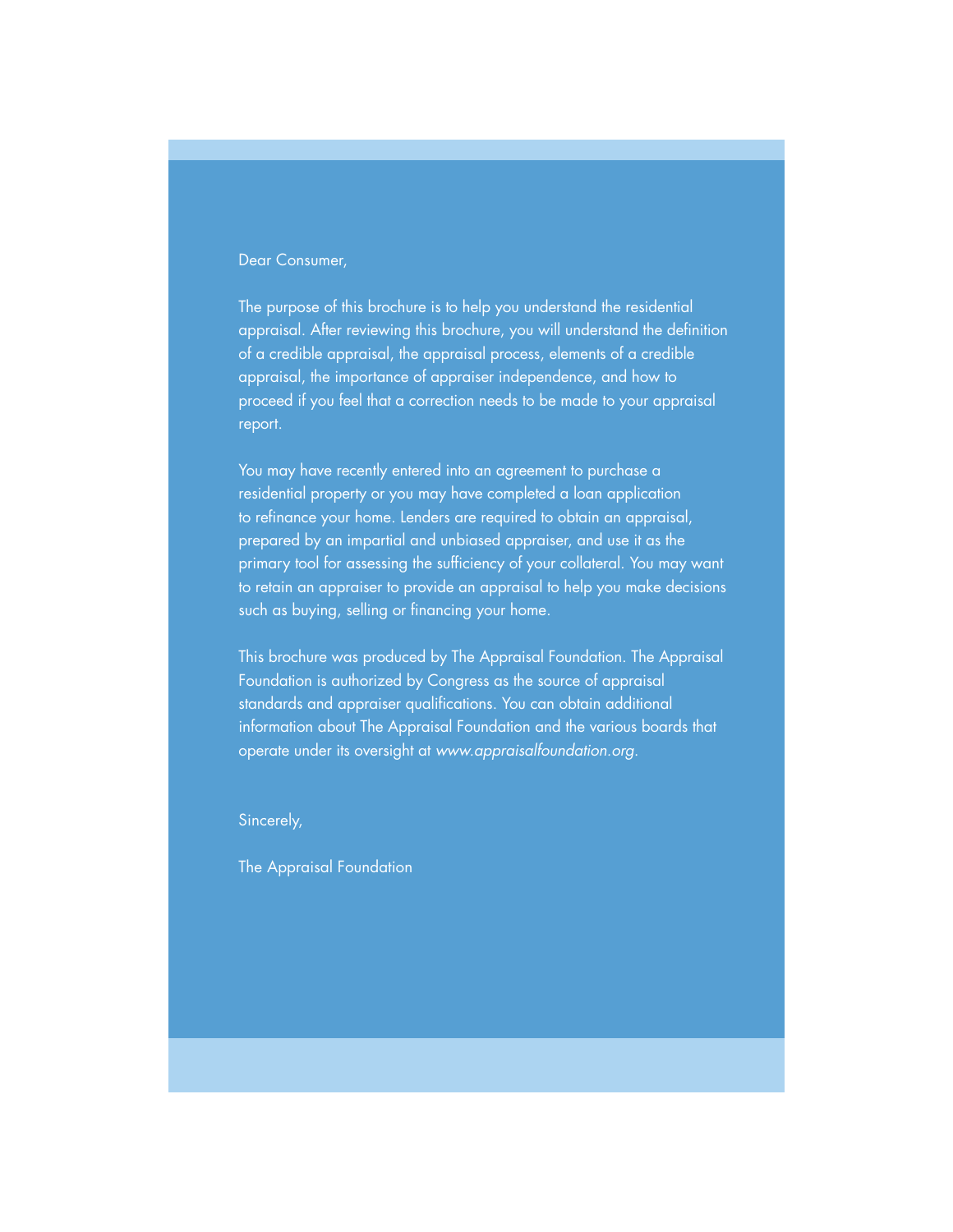## THE PROCESS OF OBTAINING THE APPRAISAL

An appraisal is an opinion of value. For estate planning, financial planning, or sale price decisions, individuals or a trusted advisor usually orders an appraisal. When an appraisal is used to obtain an opinion of value of a property for loan purposes, federal regulation requires the lender or its agent to place an appraisal order. The lender or its agent contacts a state licensed or certified appraiser and identifies the property to be appraised and the intended use of the appraisal. The appraiser then determines the appropriate scope of work for the assignment.

The appraiser's scope of work typically includes the type of property inspection (interior, exterior only or none), what approaches to value are required, and any lender-specific requirements. In some cases, the lender may order the appraisal through an agent, such as an Appraisal Management Company (AMC).

There is no single standard appraisal report form, format, or style. However, for residential mortgage lending, Fannie Mae (FNMA) and Freddie Mac (FHLMC), which are Government Sponsored Enterprises (GSEs) that purchase mortgages on the secondary market, have developed residential appraisal report forms that are commonly used to communicate the appraisal of properties used as collateral. Regardless of the type of appraisal report used, all appraisal reports must contain sufficient information to enable the intended users to understand the report properly.

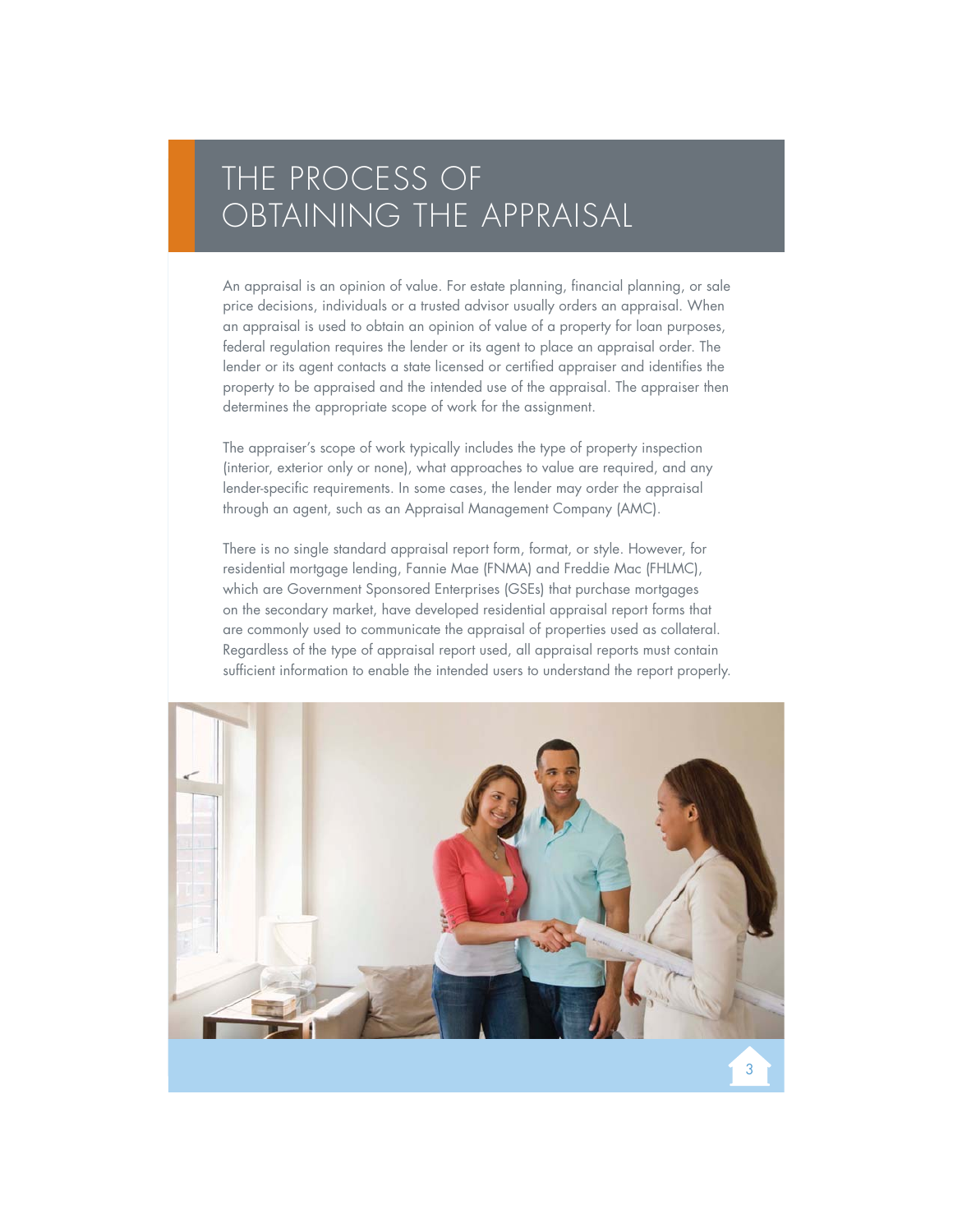## **THE APPRAISAL PROCESS**

- If an appraisal requires an interior inspection, an appraiser will contact the homeowner (or, in the case of a sale, an agent or the seller) to inspect the interior and exterior of a property. As previously mentioned, an appraisal may not require an interior inspection.
- An appraiser will research county and municipal records, Multiple Listing Service (MLS) records, and other data services for information and documentation concerning the subject property and market area.
- An appraiser will review recent sales and listings of comparable properties. Comparables are recently sold or listed properties that have similar utility, quality, age and amenities as the subject property and are located in the subject property's market area. In markets where few sales have recently occurred, comparables may be from similar or competing neighborhoods located some distance from the subject property.
- An appraiser may use the sales comparison approach to develop an opinion of value. Often the primary approach to develop an opinion of value for a residential property, the sales comparison approach utilizes recent sales of comparable properties. An appraiser will analyze and compare characteristics that include the living area of the home, land area, style, age, quality of construction, number of bedrooms and bathrooms, presence or absence of a garage, etc.
- The cost approach is another method an appraiser may use to develop an opinion of value. The cost approach is the appraiser's opinion of the current replacement cost of constructing a reproduction of the existing structure, less any estimated depreciation, plus the value of the land. The cost approach is a valuable approach to use when appraising newer homes that might have little or no depreciation.
- Lastly, an appraiser may utilize the income approach. The income approach is most often used in appraisals of properties that have two, three or four living units, where income is a factor in the decision-making process of buyers and sellers. It is generally not used for one-unit residential properties in areas where the majority of the homes are owner-occupied.

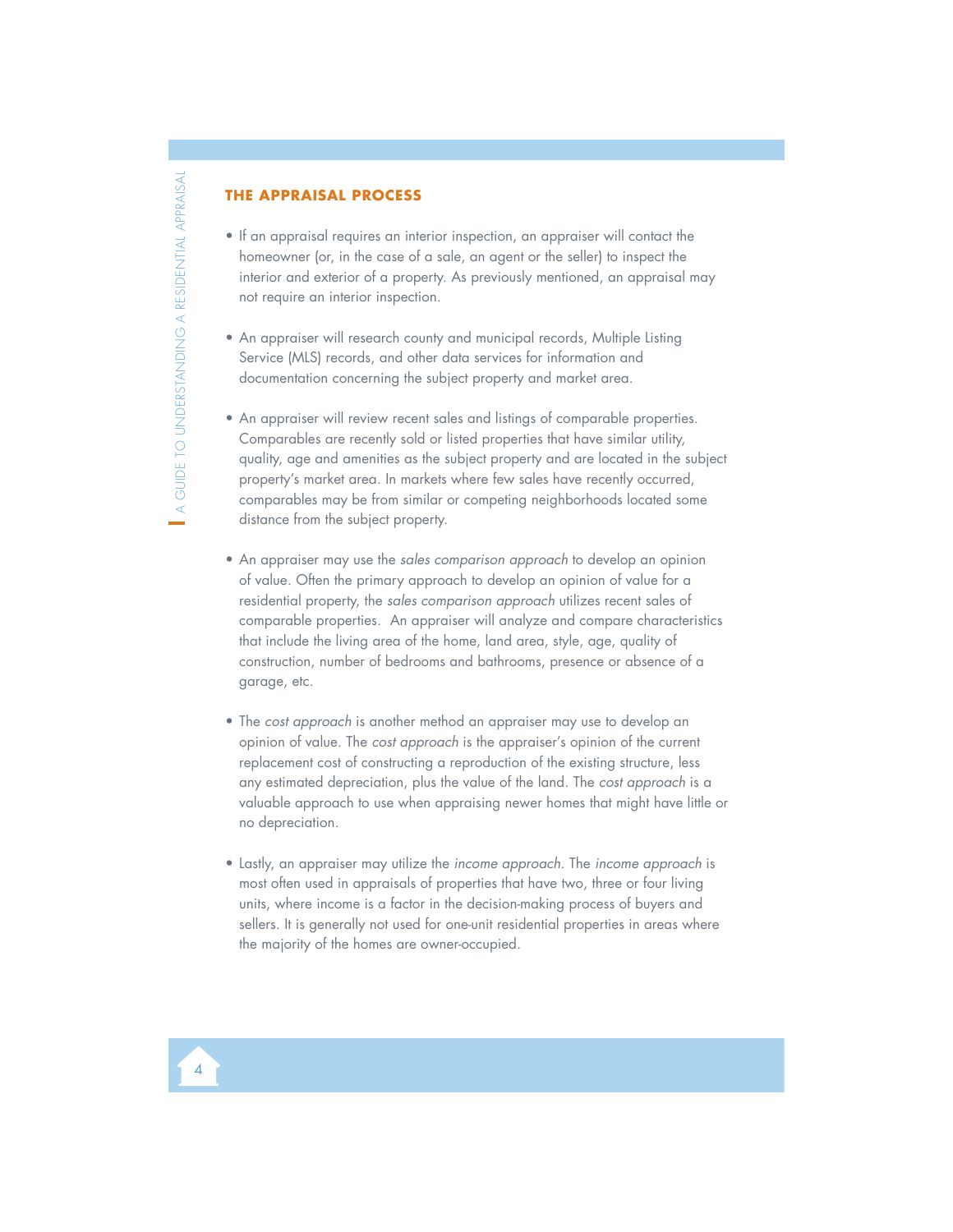

• After data collection and analysis, the appraiser will develop an opinion of value by considering the indicated value(s) of the sales comparison approach, as well as the cost approach and/or income approach, if applicable. The values indicated by the approaches utilized will be reconciled to a final opinion of value. The appraiser will present his or her findings and conclusions in a report to the lender.

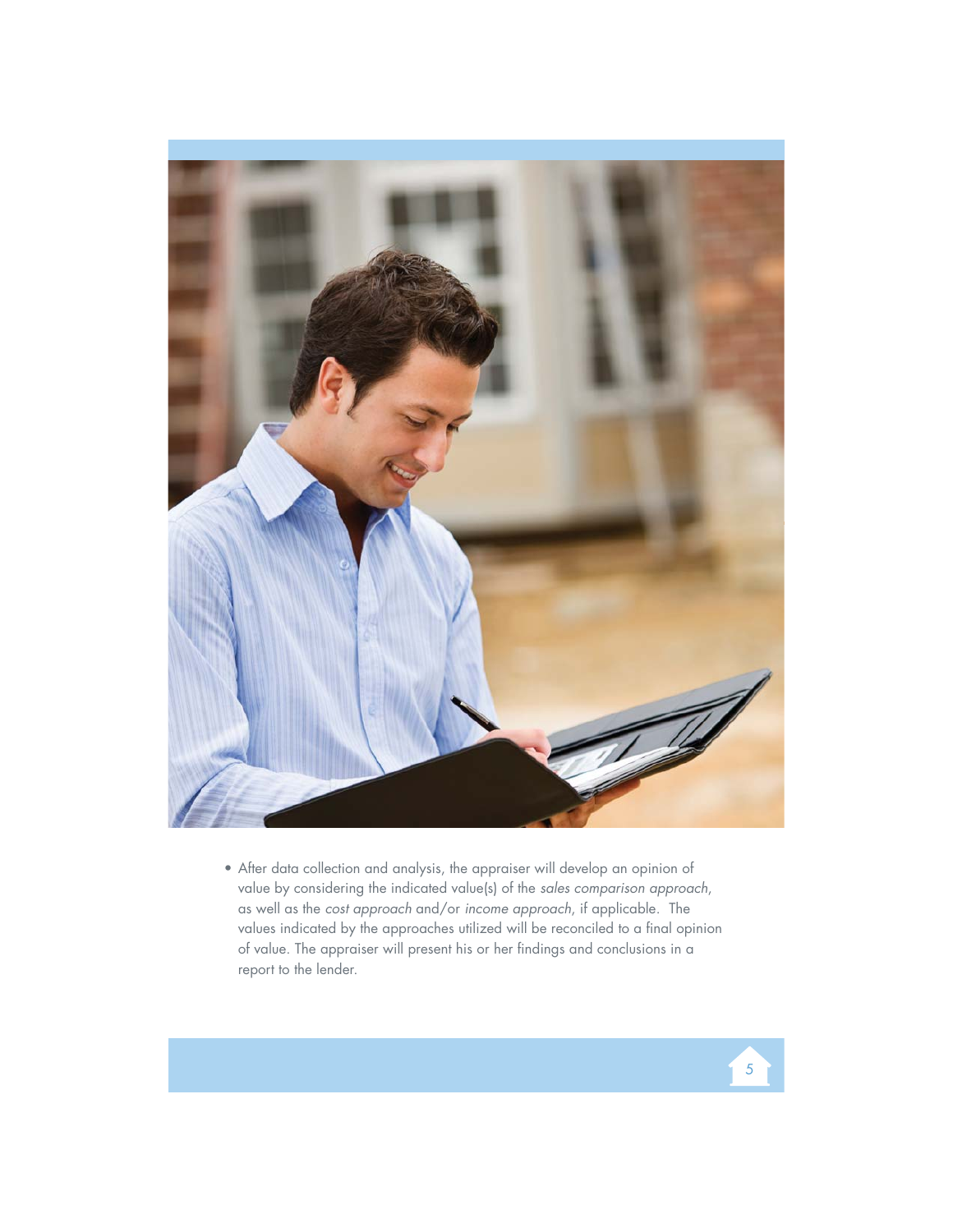#### **ESSENTIAL ELEMENTS OF CREDIBLE APPRAISAL**

Credible appraisals clearly identify the property appraised, the scope of work performed by the appraiser, the client and other intended users, and the intended use of the report. The appraisal report must include the definition of value (e.g., market value), the effective date of value, the subject property's relevant characteristics, and any other special instructions from the lender, Fannie Mae, Freddie Mac, VA, FHA, etc. A credible appraisal must effectively communicate the data and analysis required to support the opinion of value.

A credible appraisal must comply with the Uniform Standards of Professional Appraisal Practice and all regulatory requirements including the Federal Fair Housing Act, ECOA, as well as client-specific requirements.

### **THE IMPORTANCE OF APPRAISER INDEPENDENCE**

Appraisers are trained to deflect any attempt to influence the appraisal or value opinion, remaining independent, impartial and objective. The appraiser has the sole responsibility for the analyses, opinions, and conclusions contained in the appraisal.

Appraiser independence is a critical element to protect the client and intended users and to enhance the public trust that appraisals contain credible opinions of value. Furthermore, both Federal and State law requires appraiser independence. Without public trust, mortgage investors could withdraw funds from the market resulting in a shortage of funds for residential lending.

## WHAT TO DO IF IT IS DISCOVERED THAT A CORRECTION **IS NECESSARY OR OTHER RELEVANT DATA SHOULD BE CONSIDERED**

After reviewing your appraisal, if you believe the appraiser did not consider important information about the subject property or available comparables, discuss the matter with your lender. Submit your concerns in writing to the lender with a request that the appraiser be asked to address them. The appraiser should review the appraisal and, if additional credible information is pertinent to the appraisal assignment, provide a revised appraisal with commentary addressing your concerns.

6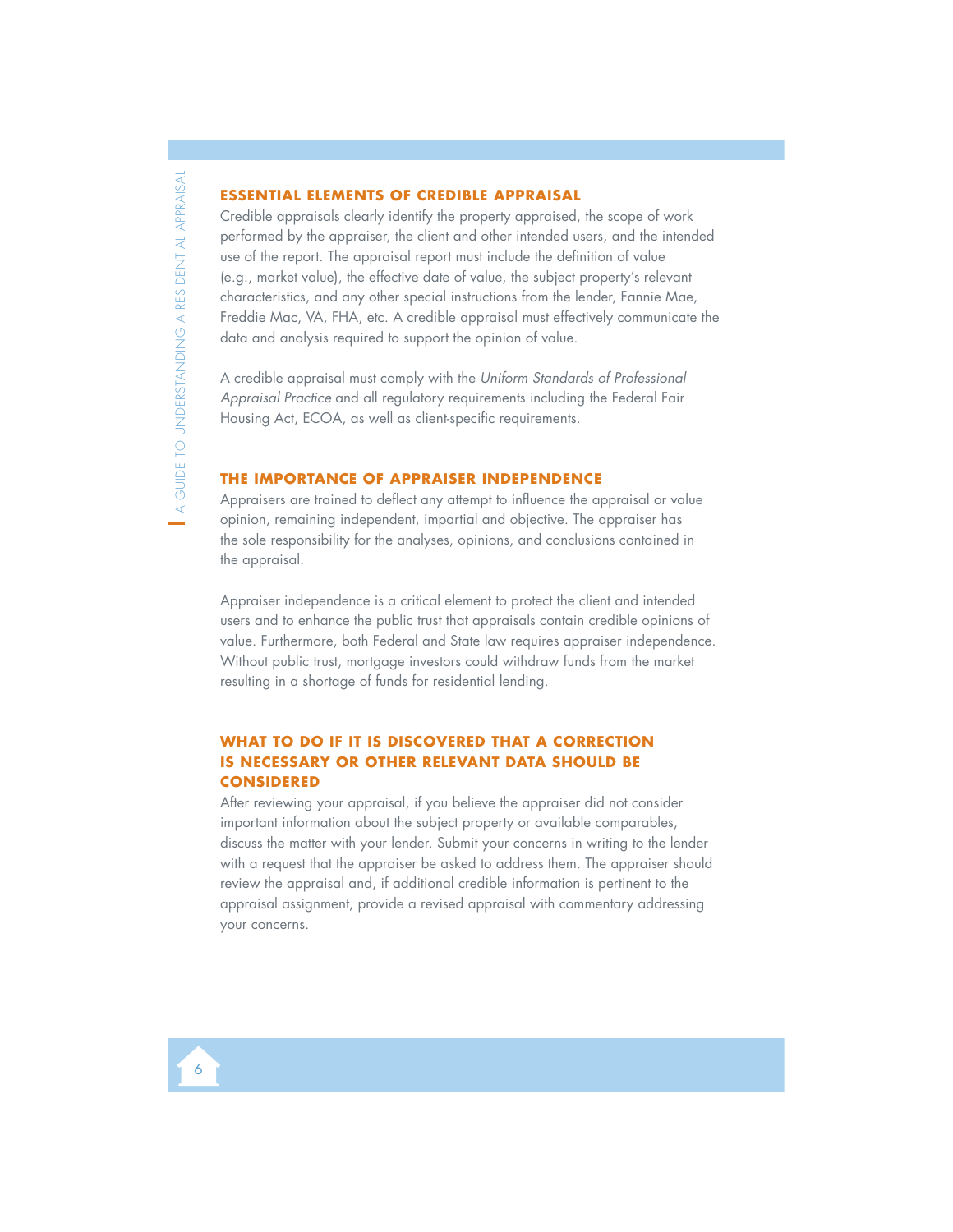

## **WHAT TO DO IF THERE IS FRAUDULENT OR INCOMPETENT APPRAISAL PRACTICE**

If you suspect fraudulent or incompetent appraisal practice, submit your concerns in writing to the lender. Also, you may consider filing a complaint with the state appraiser regulatory agency in the state in which the property is located. The contact information for each state is available at www.asc.gov. You may also contact the Financial Fraud Enforcement Task Force at www.stopfraud.gov.

Please be advised that state appraiser regulatory agencies will generally not act as a resource to you in trying to resolve any issues with the appraisal that may affect your transaction. Instead, the agency will consider your complaint in light of the appraiser's responsibilities under the law, and may take disciplinary action against the appraiser, if necessary.

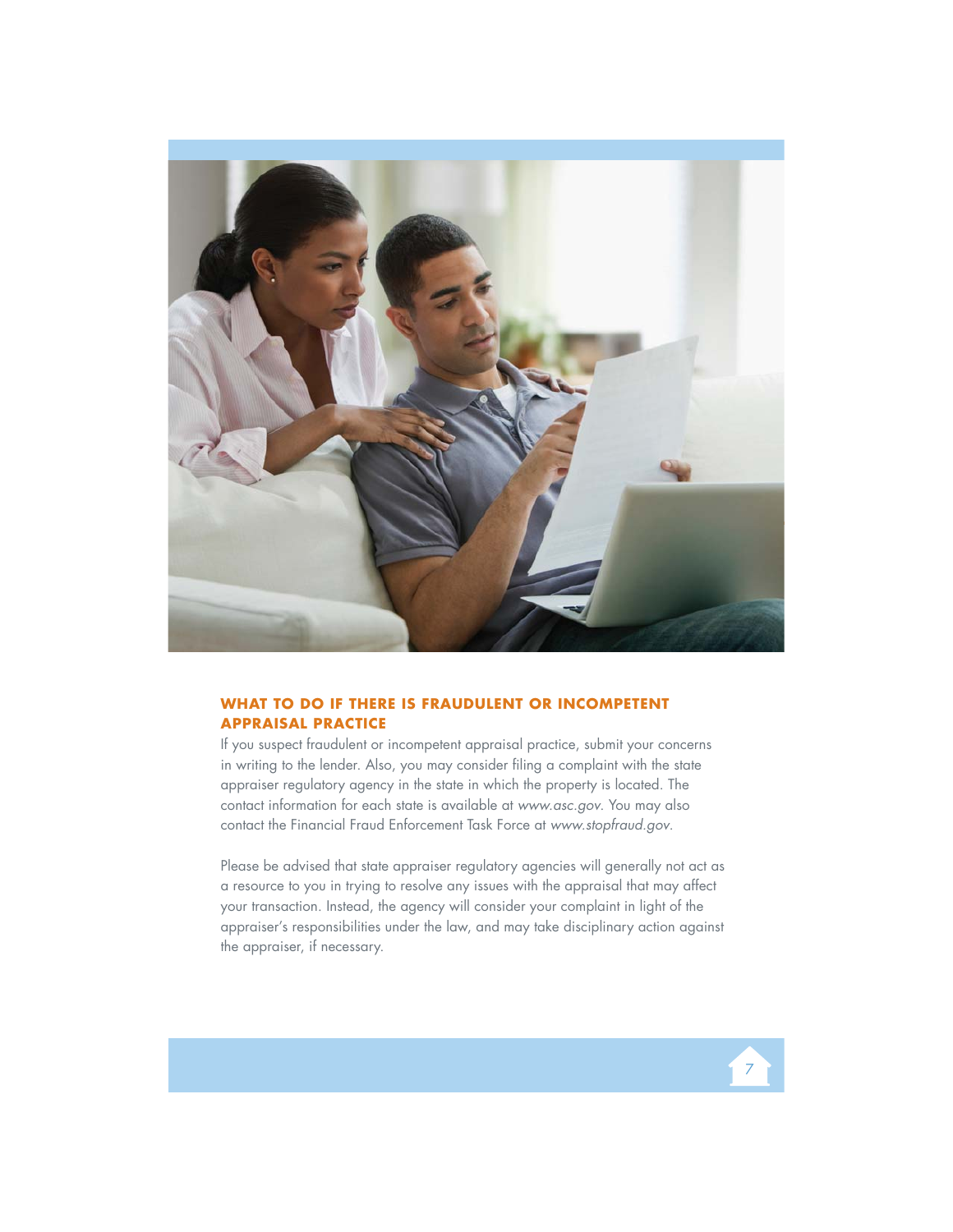## **IMPORTANT TERMINOLOGY**

**Appraisal** – An opinion of value.

**The Appraisal Foundation** - The Appraisal Foundation is a Congressionally authorized non-profit organization established in 1987. The Appraisal Foundation is dedicated to the advancement of the appraisal profession. The Foundation accomplishes its mission through the work of its three independent boards: the Appraisal Practices Board (APB), the Appraiser Qualifications Board (AQB) and the Appraisal Standards Board (ASB).

**Appraisal Management Company** – Appraisal Management Companies have contracts with companies (such as lenders) that require appraisal services. Appraisal Management Companies act as agents to hire the appraiser and provide other valuation services.

**Appraisal Practices Board (APB)** – The APB is charged with the responsibility of identifying and issuing opinions on recognized valuation methods and techniques, which may apply to all disciplines within the appraisal profession. Compliance with guidance issued by the APB is voluntary.

**Appraisal Review** – The act or process of developing and communicating an opinion about the quality of another appraiser's work.

**Appraisal Standards Board (ASB)** – The ASB sets forth the rules for ethics and competency in developing an appraisal and reporting its results within the Uniform Standards of Professional Appraisal Practice (USPAP).

**Appraiser Qualifications Board (AQB)** – The AQB establishes the minimum qualification criteria for state licensing, certification and recertification of real property appraisers.

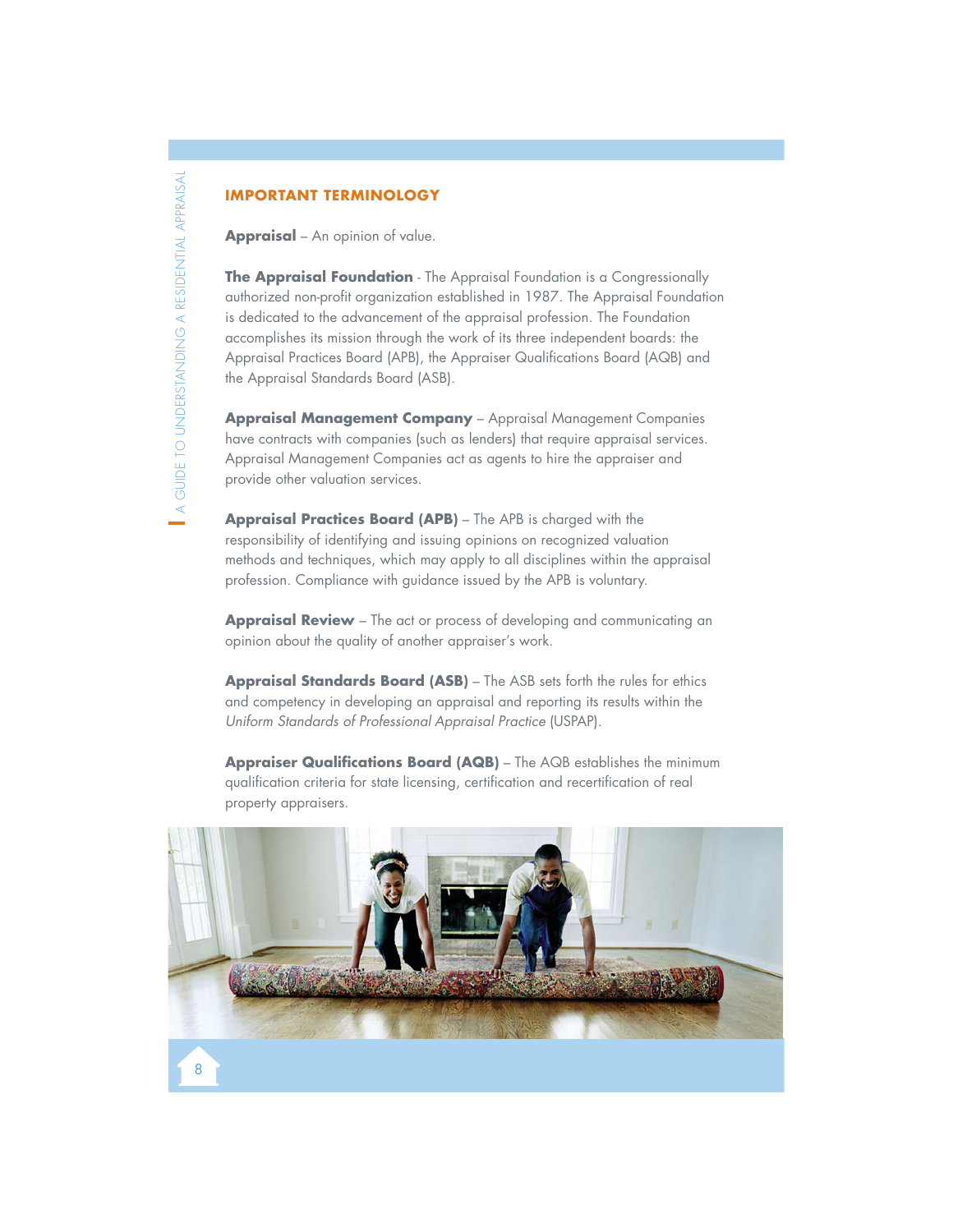**Comparable** – A shortened term for similar property sales, used for comparison in the valuation process; also called "comps."

**Cost Approach** – A set of procedures through which a value is derived for a property by estimating the current cost to construct a reproduction of (or replacement for) the existing structure. This estimate includes deducting depreciation from the total cost, and adding the estimated land value.

**Credible appraisal** – A credible appraisal is one that is worthy of belief. A credible appraisal provides support, by relevant evidence and logic, for the opinion of value.

**Income Approach** – A set of procedures through which an appraiser derives a value for an income-producing property by converting its anticipated cash flows into property value.

**Licensed and Certified Appraisers** – Appraisers are licensed and certified by the state appraiser regulatory agencies, after meeting minimum education, experience and examination requirements. All states must adhere to, at a minimum, the criteria established by the Appraiser Qualifications Board of The Appraisal Foundation.

**Multiple Listing Service** – Typically the Multiple Listing Service is operated by the local/regional REALTORS® Associations and contains property listings, sales and expired listings. Most Licensed and Certified Appraisers have access to this information.

**Public record data** – Public record data include local, state and federal records and documents concerning the subject property and comparables. For most residential properties, public records are maintained by the county or local municipality and include the registry of deeds, tax assessment information, and plat and survey records. Other records may include soil surveys, topography maps, zoning maps, etc.

**Sales Comparison Approach** – A set of procedures in which a value is derived by comparing the property being appraised to similar properties that have been sold recently, then making adjustments to the sale prices of the comparables based on their differences to the property being appraised.

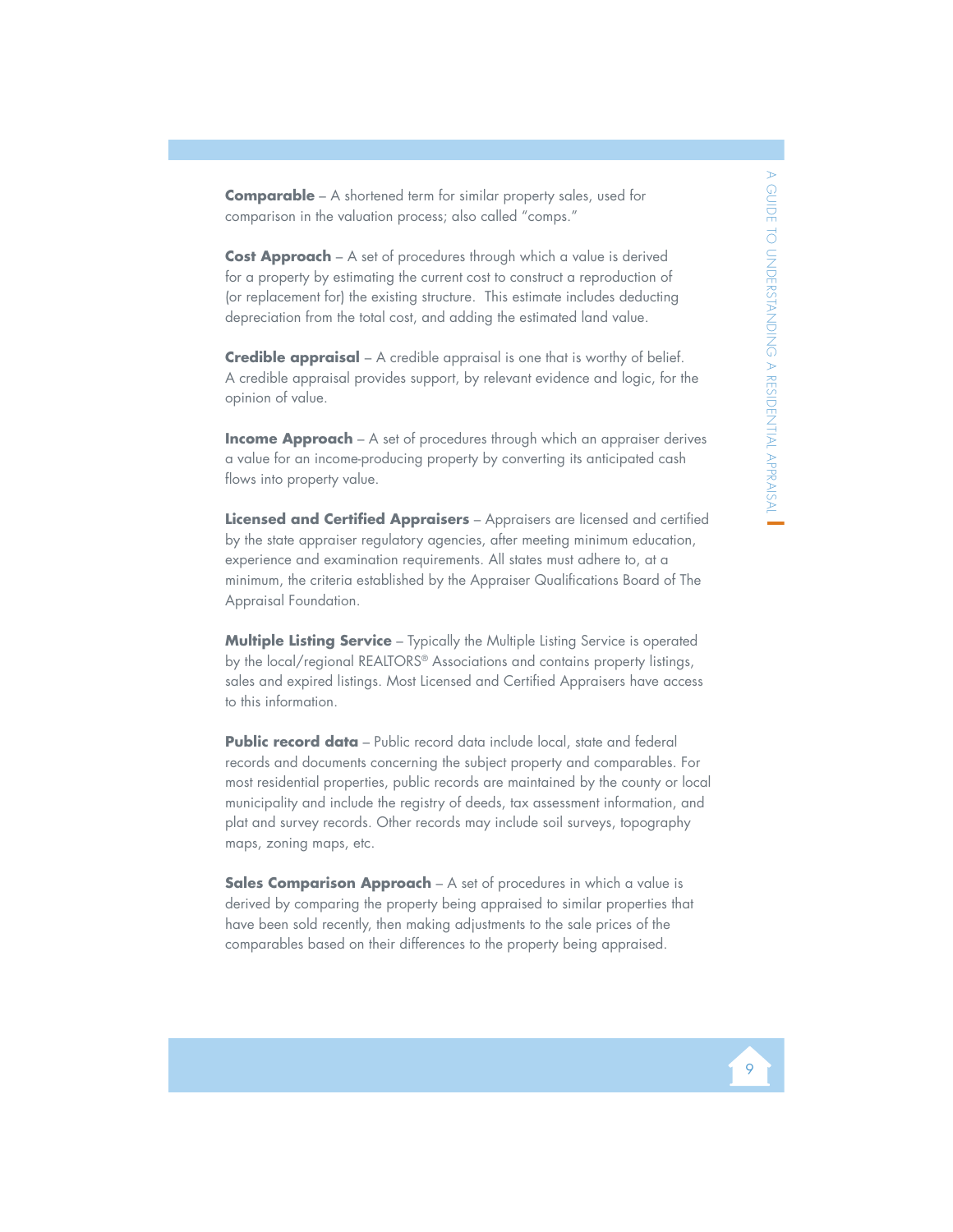

## FREQUENTLY ASKED QUESTIONS

#### **Why is an appraisal necessary?**

The lender orders the appraisal to obtain an accurate description of the property and an independent opinion of value. The lender uses the appraisal to document that the real estate is appropriate collateral and determine whether the value of the property is sufficient to support the lending decision.

## **Why isn't the consumer considered to be the client when he or she pays the appraisal fee?**

Federal banking regulations require the financial institution to be the client, regardless of who pays the fee.

#### **How does the appraiser develop the value opinion?**

The appraiser researches market data, public records and talks with buyers, sellers and real estate brokers active in the market area. Data researched includes sales, leases, and current listings of similar properties. Other data include land sales and residential construction costs. After all factors affecting the value are considered, the appraiser develops an opinion of value and prepares an appraisal report.

10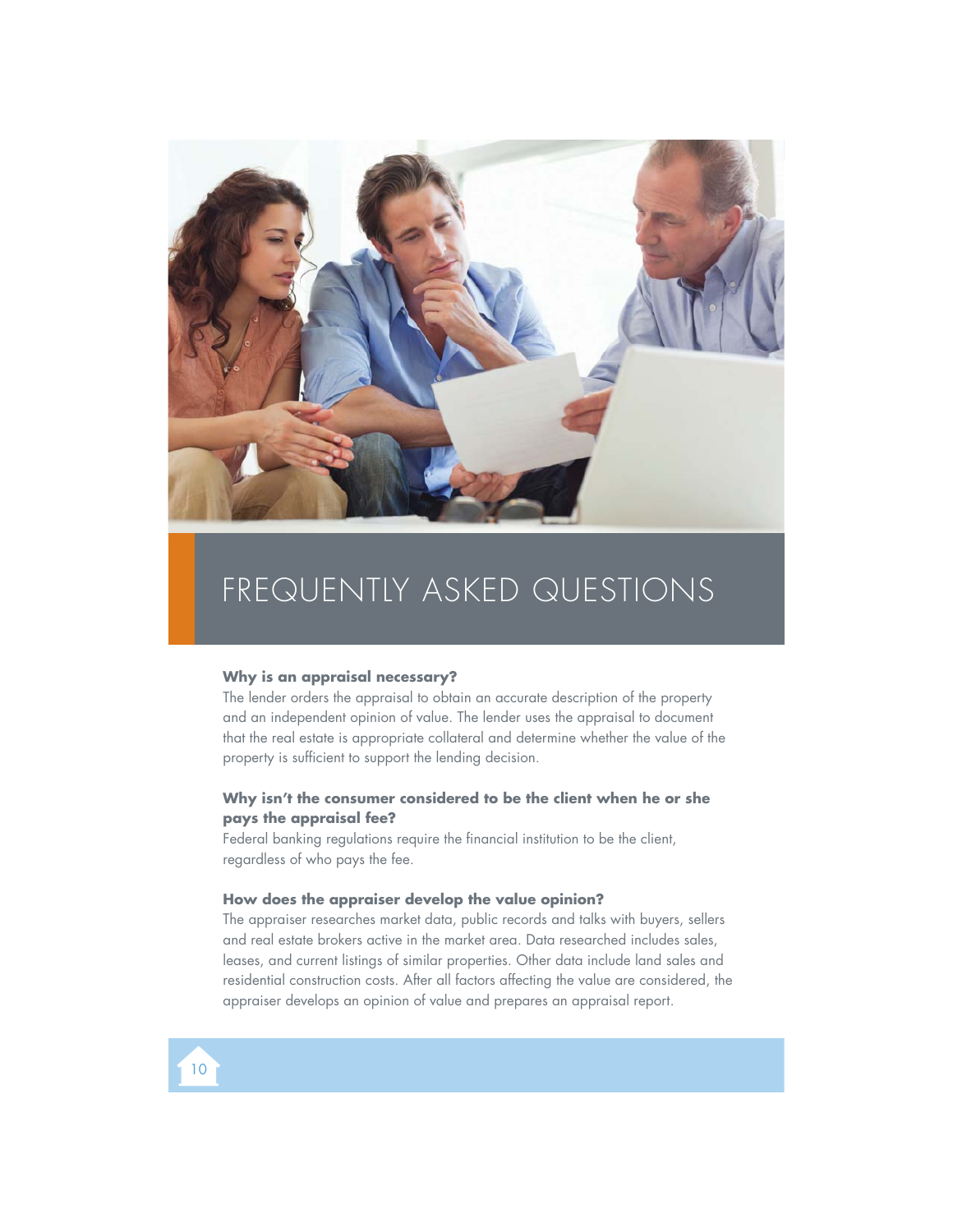## **I have heard about problems with appraisers traveling long distances to appraise homes? How far is too far?**

The issue isn't so much "distance" or "how far is too far," rather the question that should be asked, "Is an appraiser from outside of my area competent to appraise my property?" Some appraisers work in many geographic areas and are knowledgeable and competent in all of them. Other appraisers have a limited range in which they normally appraise and they may not have the data or the experience to be competent outside their local market.

#### **What information should I provide to the appraiser?**

The more information the appraiser has about your property, the better he or she will be able to develop a credible result. The appraiser will be interested in knowing if there are any private agreements or restrictions, easements or rights of way, encroachments, "agreed to" arrangements with abutters (e.g., fences, walls) on the property, etc. The appraiser may ask about the property's title, sales and rental history, and occupancy. He or she might ask if the property is under a pending purchase and sales agreement or option and, if so, the details about the agreement or option. If the property sold in the past three years, the appraiser may ask about the details of the transfers. Finally, the appraiser may inquire about physical characteristics of the property, including any additions, permits, etc.

If you are hiring the appraiser directly, the appraiser will want to know what the intended use of the appraisal will be. (NOTE: If you are engaging the appraiser to prepare an appraisal for a federally-related transaction, you should know that the lender or the lender's agent is required to engage the appraiser).

#### **What should the appraiser do when he or she inspects my home?**

Based on the client's intended use of the appraisal, the appraiser determines whether an interior and/or exterior inspection or no inspection is required. Under many circumstances, the lender will require a full viewing of the property including an exterior and interior inspection.

Assuming that a complete inspection is required, the appraiser inspects the site, site improvements, and building improvements. The appraiser considers the site's size, shape, topography, drainage, and any other attributes that may affect value. He or she views the site improvements (e.g., paving, fences and walls, landscaping) to determine their contribution of value to the property. Finally, the appraiser inspects any structures. Some of the items considered are building style, number of stories, size, number of rooms (including bedrooms and baths, etc). He or she observes the structure's condition as an aid to estimating depreciation. In addition, the appraiser considers the property as a whole, including the dwelling

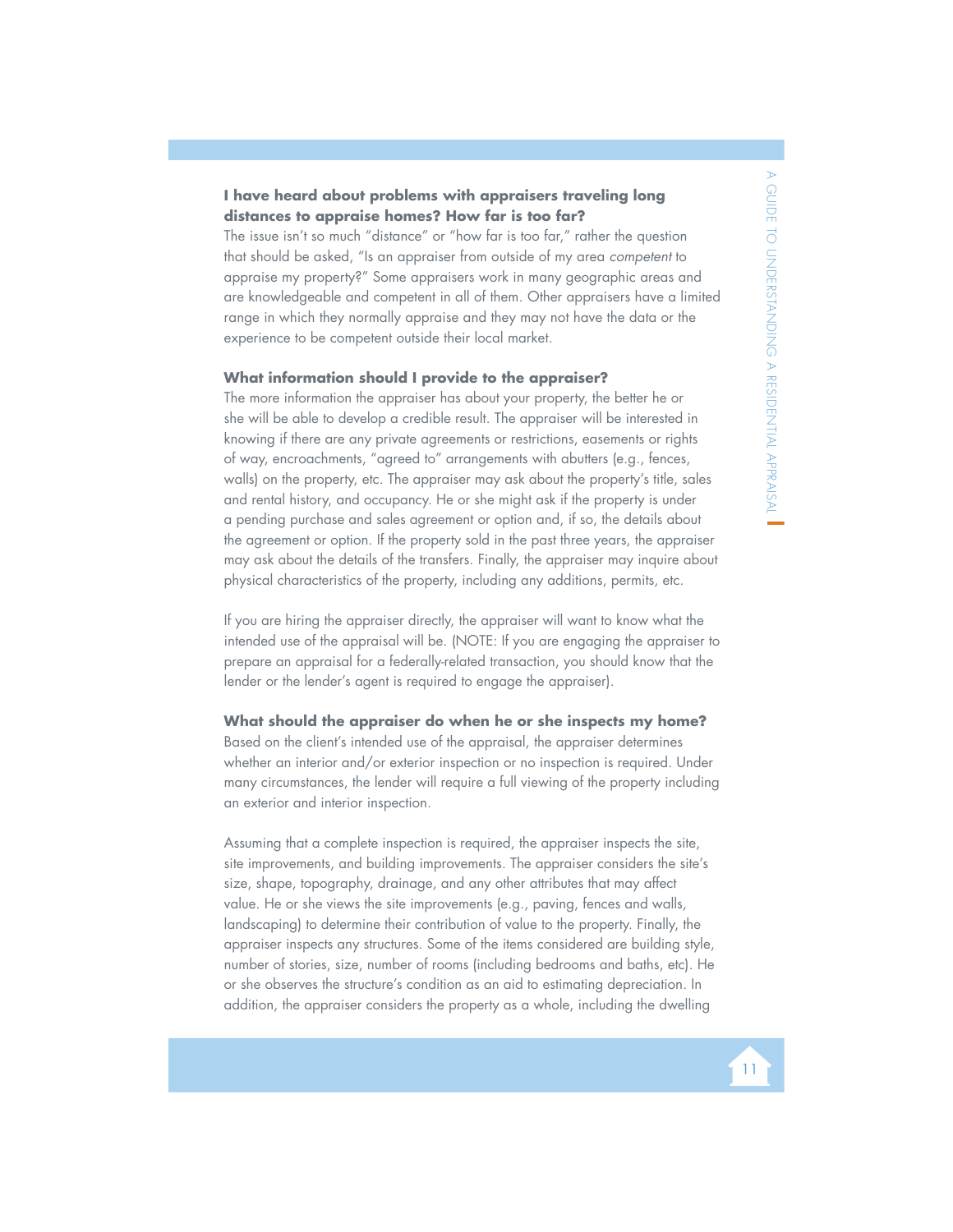and any other improvements as well as any visible encumbrances (e.g. power lines, encroachments). Finally, the appraiser considers the property in relation to the neighborhood.

An appraiser's inspection and a home inspection are different. An appraiser gathers information to develop a value opinion and a home inspector gathers information to identify construction features, structural integrity and any needed repairs.

#### **What is a comparable sale or comparable listing?**

A comparable sale is a recent sale that is similar to the subject property in terms of physical and functional attributes and location. A comparable listing is a current listing that is similar to the subject property in terms of physical and functional attributes and location. Comparable sales and listings are used in the sales comparison approach. In most cases, the sales comparison approach is the most reliable indicator of value for a residential property because it most directly reflects the actions of buyers and sellers in the market.

#### **Why does an appraiser make "adjustments"?**

In developing an opinion of the value of a property, an appraiser considers recent sales of similar properties. Generally speaking, the sales that are the most similar to the property being appraised are the best indicators of value. However, since rarely are two properties exactly the same, the appraiser must account for differences between the property that sold and the property being appraised. These differences are called "adjustments." Adjustments are added or subtracted from the sale prices of the comparables to indicated an adjusted sale price for the property being appraised.

## **In what circumstance would an appraiser use the** *cost approach* **and/or** *sales comparison approach***?**

The cost approach is based on the premise that an informed purchaser would pay no more for the subject property than the cost of constructing a substitute property with the same utility. Differences between the sales comparison approach and the cost approach are particularly evident when the property being appraised involves older improvements where depreciation due to age and functional obsolescence are difficult to estimate, or when the improvements are relatively unique or specialized and there are few comparable properties. If completed correctly, under ideal circumstances the indicated value by the cost approach should be similar to the estimated value by the sales comparison approach.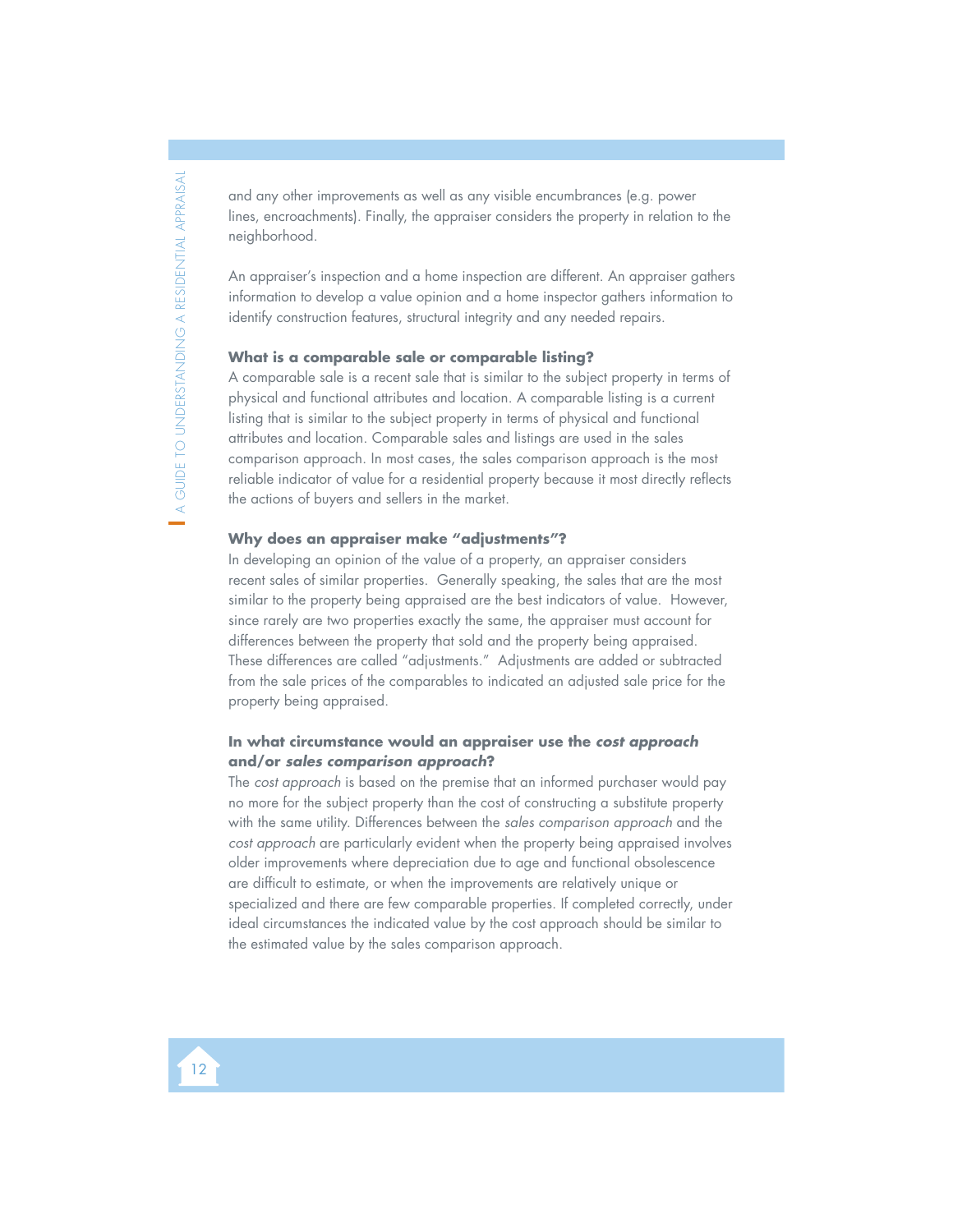## **The appraiser did not complete an income approach to value. Is that ok?**

In most cases, yes. The income approach is based on the relationship of anticipated benefits (dollar income) to value. The income approach in residential appraising generally consists of little more than a gross rent multiplier analysis (the sale price of a property divided by its income potential). The gross rent multiplier analysis is very reliable in markets where homes are rented and sold frequently. However, the income approach is not applicable when the property appraised is located in a neighborhood where most homes are owner-occupied.

#### **What elements should a credible appraisal include?**

- A clear, accurate description of the subject property
- Sales that are the most recent and most comparable
- Comments that explain important issues in the appraisal
- An opinion of value supported by the analysis of the comparable sales

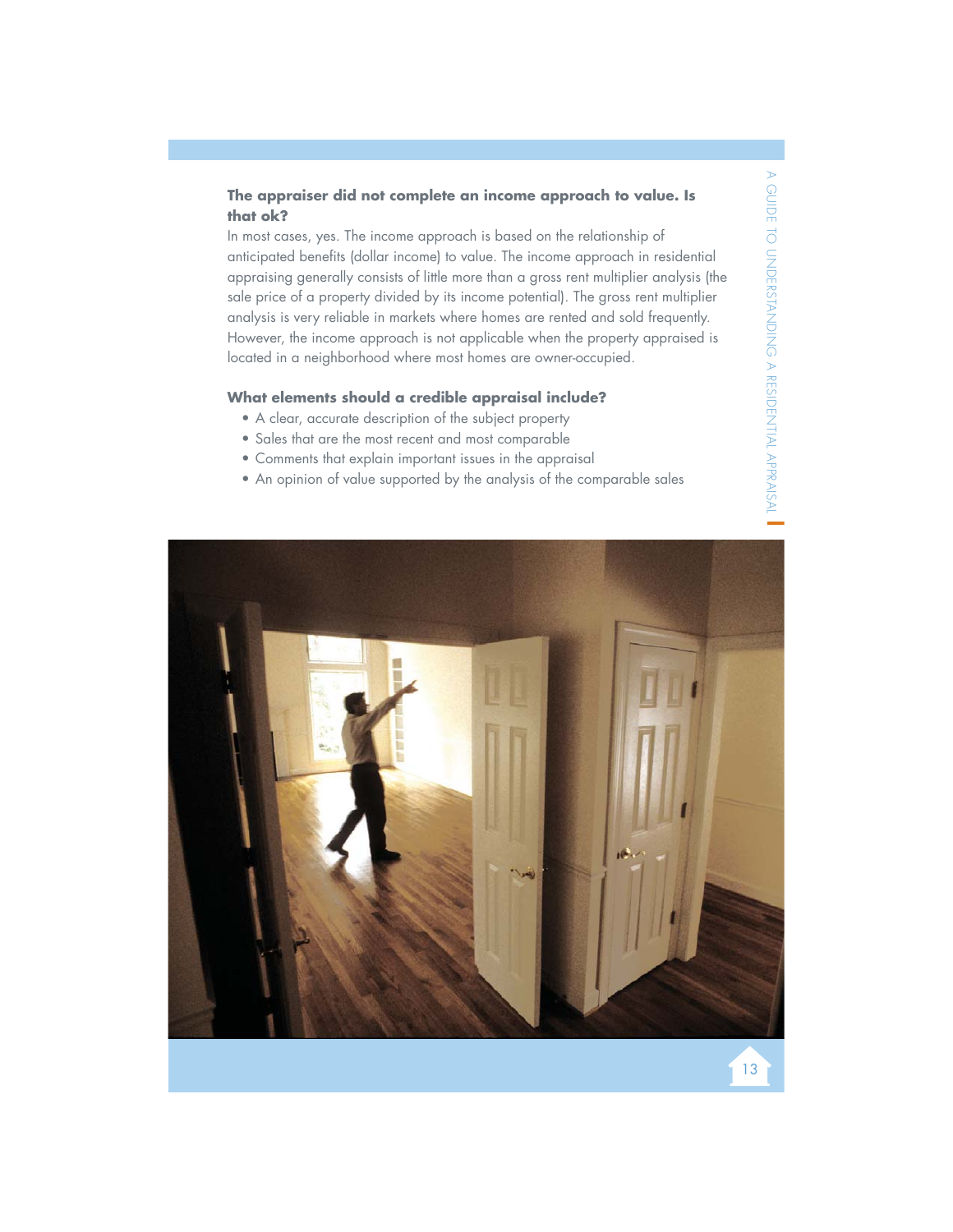## **What should I do if I believe a correction is needed to the appraisal report?**

First, write a letter or email to the lender describing the problem and provide any evidence you have. For example, if the appraisal has an incorrect living area size for the subject property, provide factual evidence which supports your position. If you believe the appraiser selected comparables that were not the most comparable, submit a list of the comparables you would like him or her to consider. The lender will provide this information to the appraiser and request the appraiser to consider what's been submitted.

## **After asking for a reconsideration of value, the appraisal remains flawed. What are my options?**

You may request the lender order an appraisal review assignment or to order a second appraisal (keep in mind the lender is not required to do either). An appraisal review is completed by a different appraiser who will verify the facts and data in the appraisal, search for additional comparables and provide a conclusion as to whether the comparables used in the appraisal are the most comparable. If the review appraiser does not agree with the opinion of value in the original appraisal, he or she will complete a sales comparison approach and provide his or her own opinion of value.

## **The appraisal I am reading has codes describing elements such as condition, construction quality and location. How do I find out what they mean?**

At the request of the lender/client, the appraisal report may be prepared in compliance with the Uniform Appraisal Dataset (UAD) developed by Fannie Mae and Freddie Mac. The UAD requires the appraiser to use standardized responses that include specific formats, definitions, abbreviations, and acronyms. Look through the appraisal for the UAD Definitions Addendum. In most cases, the addendum will be in the appraisal. If not, either request it from the lender or access it online at https://www.efanniemae.com/sf/lqi/umdp/pdf/ uadappendixdfieldreqs.pdf pages 34 through 37.

## **Why doesn't The Appraisal Foundation enforce the** *Uniform Standards of Professional Appraisal Practice* **(USPAP)?**

The Appraisal Foundation is charged with establishing uniform standards for professional appraisal practice and appraiser qualifications. The Appraisal Foundation is not granted authority to enforce USPAP.

Formal enforcement of appraisal standards is provided by the state appraiser regulatory agencies. There are a total of 55 jurisdictions (including states and U.S. territories) that have enacted legislation that requires those who represent themselves as real property appraisers to be licensed or certified and comply with USPAP.

## 14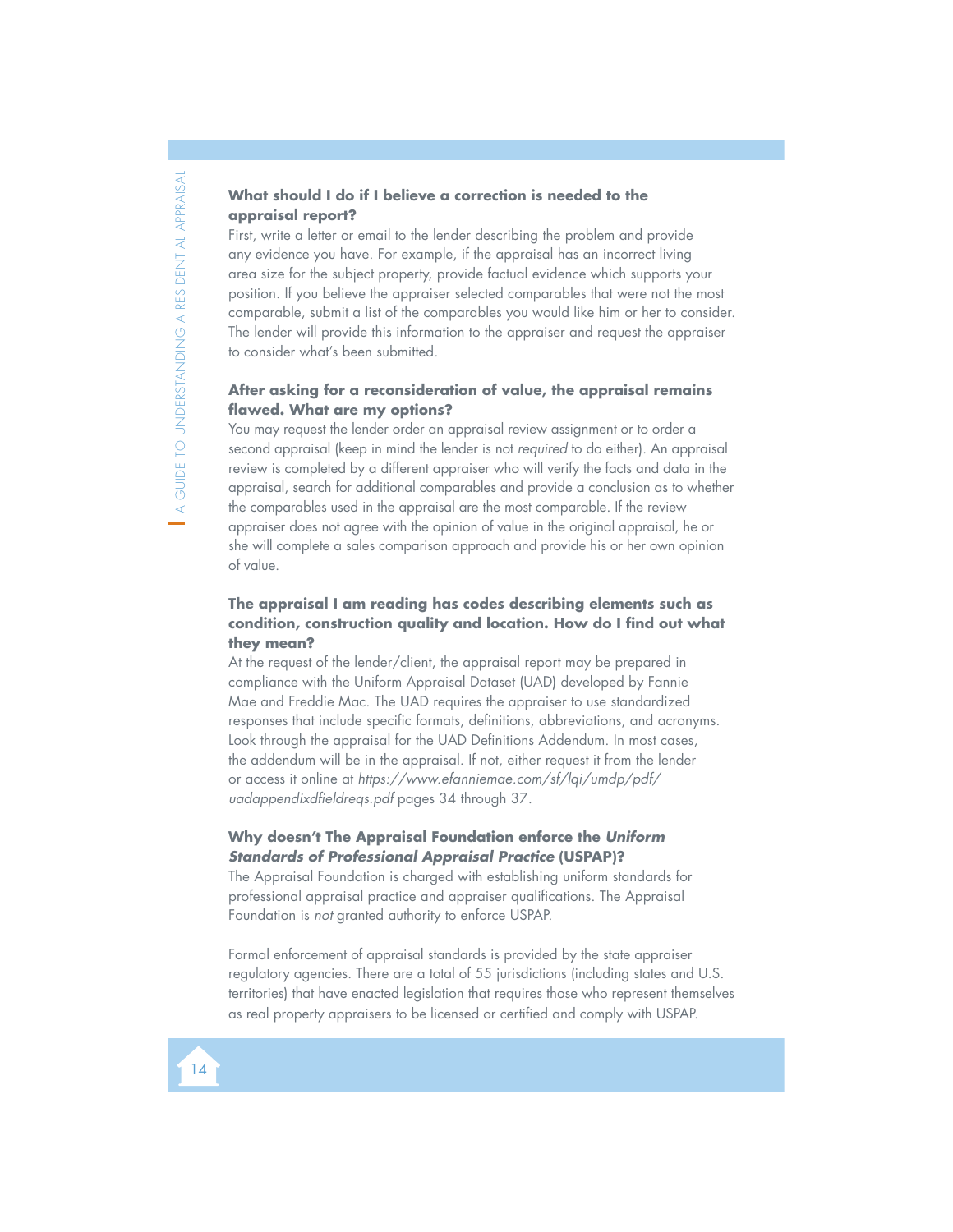The Appraisal Foundation, a Congressionally authorized non-profit organization established in 1987, is dedicated to the advancement of professional valuation. The Foundation accomplishes its mission through the work of its three independent Boards: the Appraisal Practices Board (APB), the Appraiser Qualifications Board (AQB), and the Appraisal Standards Board (ASB). More information on The Appraisal Foundation is available at www.appraisalfoundation.org.

## **Sponsoring Organizations of The Appraisal Foundation**

### Appraisal Sponsors:

American Society of Appraisers American Society of Farm Managers & Rural Appraisers Appraisers Association of America Instituto de Evaluadores de Puerto Rico International Association of Assessing Officers International Right of Way Association Massachusetts Board of Real Estate Appraisers National Association of Independent Fee Appraisers North Carolina Professional Appraisers Coalition

Affiliate Sponsors: American Bankers Association Farm Credit Council National Association of Realtors

International Sponsor: Royal Institution of Chartered Surveyors



JOIN US ON FACEBOOK Jwww.facebook.com/appraisalfoundation